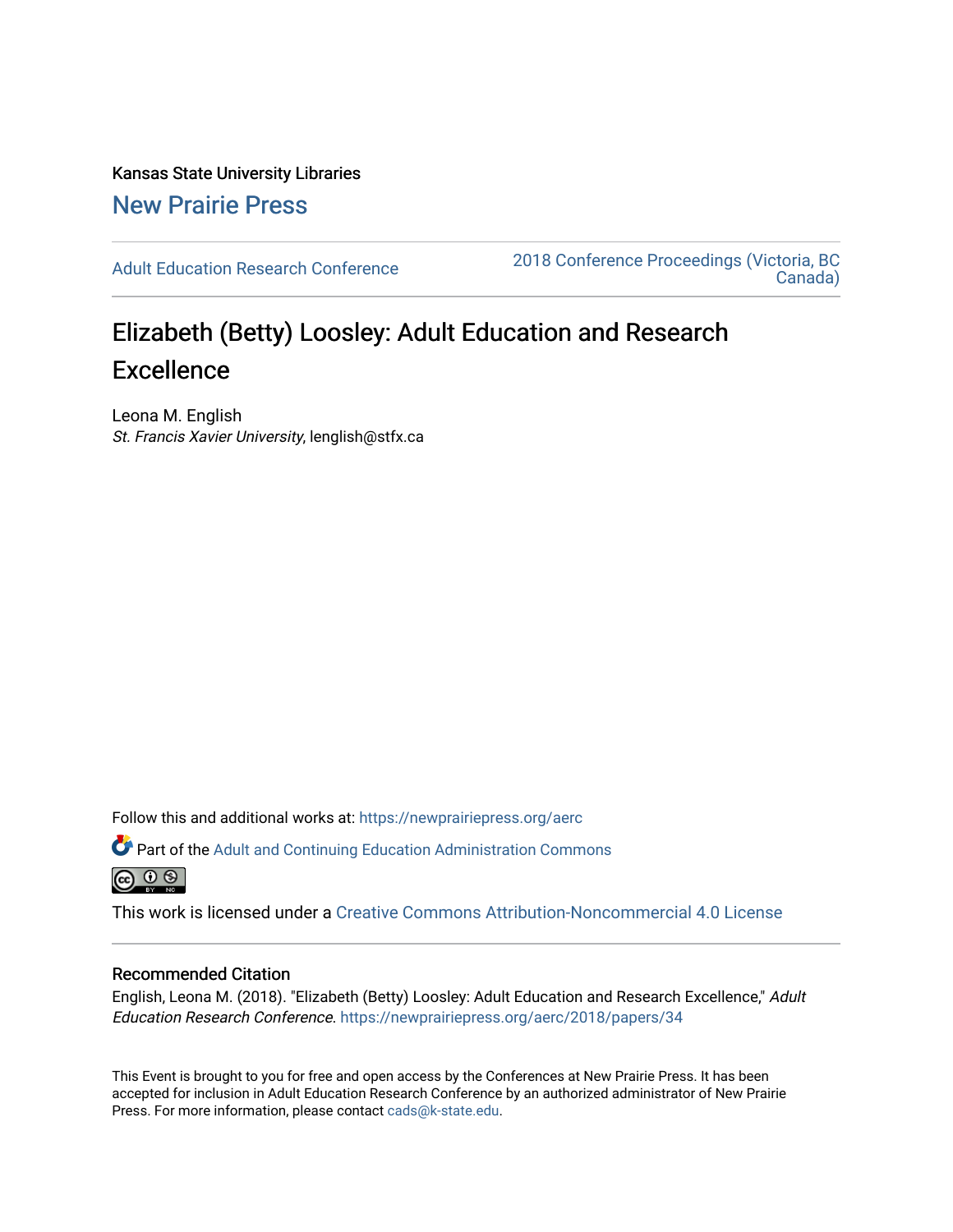#### **Adult Education Research Conference 2018, University of Victoria, Canada, June 7-10**

## **E. (Betty) Loosley: A Woman of Creativity and Educational Excellence**

Leona M. English St. Francis Xavier University

E. (Betty) Wyeth Magee Loosley (1911-1994) was an artist and researcher, sociologist and critic, librarian and friend, and one of the finest minds among the women who worked with the Canadian Association for Adult Education (CAAE) programs in the 1950s and 1960s. She is known to us through family memories, as well as through her writings, both personal and published. A person of many interests and talents, her legacy included her paintings as well as a history of costume (Loosley, 1942), and a major work of sociology written with Jack Seeley and Alex Sim (Seeley et al., 1956), on the life of parents in suburban Canada in the 1950s. This chapter examines these achievements in light of her social and cultural background and scholarly contributions to the CAAE.

#### **Documentation and Sources**

Betty, as she was known to her family and friends, had a varied professional life and multiple interests and hobbies. In her later years, she took time to record memories of her life as it related to the CAAE, her writing and most of all her family. She left behind a corpus of work, including a history of her family, and what appears to be an autobiographical account of various segments of her life including her student days at "Victoria College 1930-1934"; and a family "History of the Magees and Loosleys." From her days in adult education, she left several personal accounts: "Pontiac County"; "My Years in French Canada," and "Laquemac and Renée Morin," covering her time at MacDonald College outside Montreal. Her files also contain a partial resume, a teenage diary, and reports and theses from her graduate work at both University of Chicago and Institute of Education, University of London (Loosley, n.d.).

#### **Young Years and Education**

Writing later in life, Betty credited her high school years at Hamilton Central Collegiate for her strong education, saying the school gave her "a firm base for my love of history and a broad view of English literature." (Loosley, n.d.). Yet, she did not take on all their ideas about suitable professions for women. When her career options were laid out as teacher, nurse, or social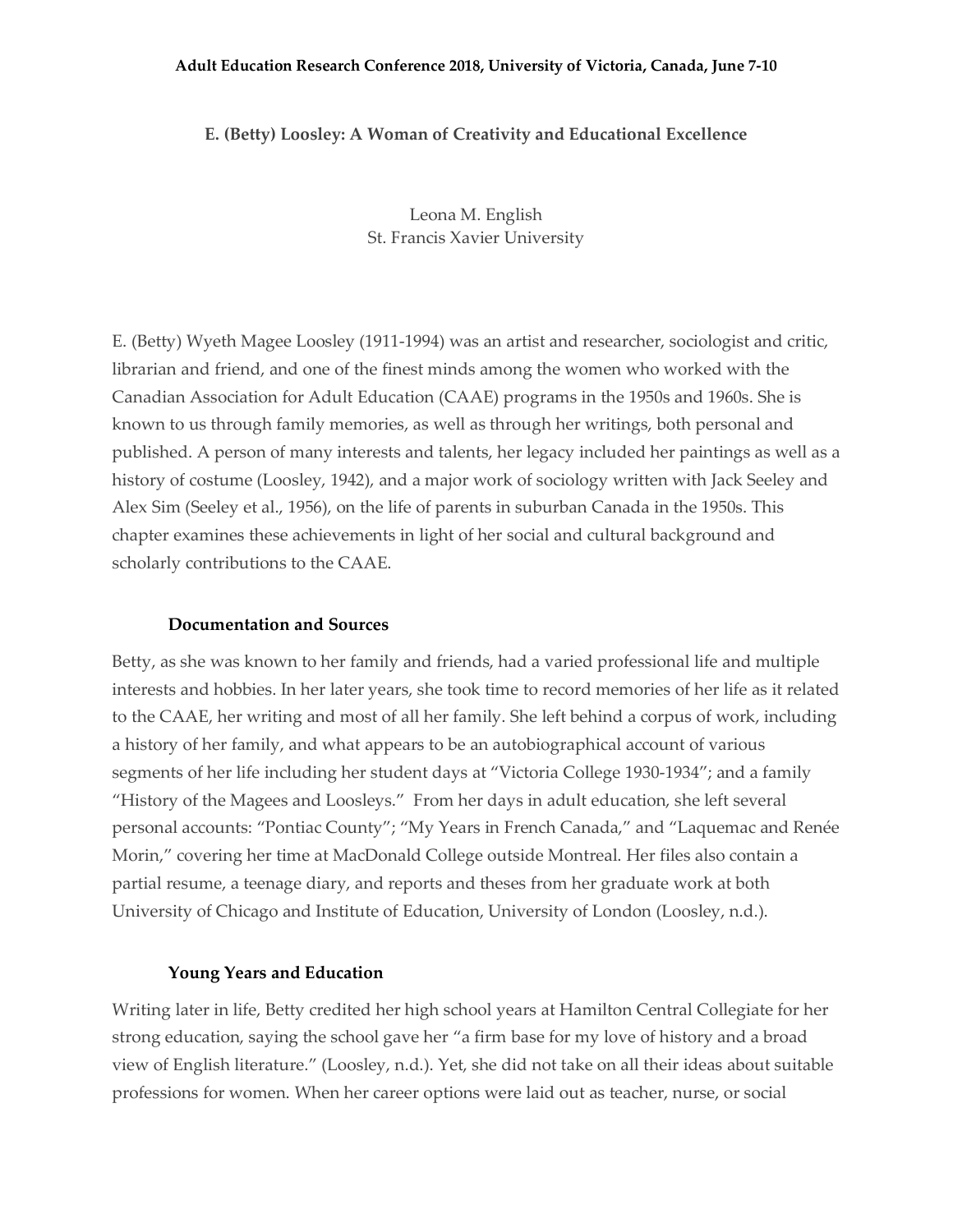worker, she knew she had to be a librarian. As well, "it was tacitly accepted that the girls who went on to university and a profession would in all probability never marry." A strong student, Betty won a number of scholarships which covered her university tuition for four years, though there is no question her family could readily have supported her studies. In looking back at her undergraduate days during the Depression, Betty said that she and her classmates were aware they were the chosen few, a contradiction that would be traced through her life journey (Loosley, n.d.).

In 1934, at the age of twenty-three, Betty graduated from University of Toronto in Modern Languages. The following year she pursued library studies at University of Toronto, and was awarded both a diploma from the University and a certificate from the province, in librarianship. In 1938, she and CAAE colleague Ruth McKenzie graduated with a Bachelor of Library Science from University of Toronto, cementing a lifelong friendship. They worked together at the Toronto Public Library, along with Isabel Wilson who was also a librarian and later research director of the CAAE's radio program, *Citizens Forum.* Betty was employed at Toronto Library from 1935-1943, developing skills in research and the building of comprehensive history bibliographies and catalogues, work that would serve her well in later positions (see Loosley and Wickson, 1941; Loosley and Bennett, 1943). From 1945-1947 she was the librarian in charge of a public library in Leaside, Toronto, tasked to have the library meet community needs (Loosley, n.d.).

## **Betty and Adult Education**

Throughout her work life, she weaved between studying and working in a variety of capacities. It seems a degree in librarianship had equipped her, as well as Isabel and Ruth, for research positions in the CAAE and beyond. Returning from studies at the Institute of Education in London in 1948, Betty went to the extension service of Macdonald College of McGill University as Librarian of Adult Education service and Secretary of the Information Centre (Loosley n.d). The college was located offsite in St. Anne de Bellevue and was led by inspirational Alex Sim who was a great believer in cooperatives and the power of adult education. Betty and Sim were to work closely for the next ten years.

One of the main initiatives of Macdonald College was a ten-day summer training school for "both professional and voluntary leaders" (Loosley, 1960c) in adult education at Laquemac (in English, Lake MacDonald). The Camp grew from Alex Sim's deep links to French Canada and to the work Betty did at MacDonald College with him. In remembering back to the camp, Betty writes of how she came to know about the adult education camp through her friend Ruth who was research director of Farm Forum in the 1940s, and she went there to have a camp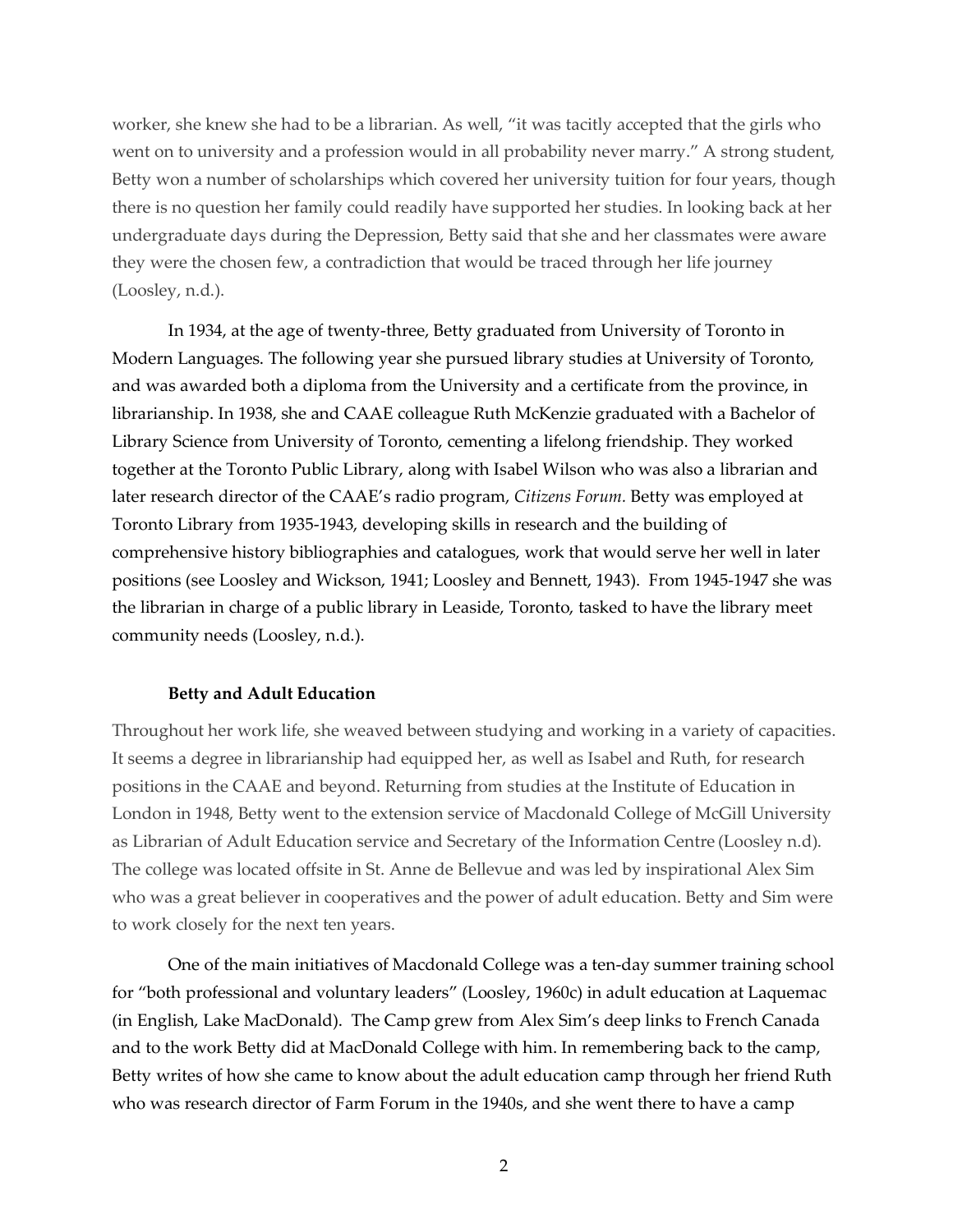experience while on her holidays (Loosley, n.d.). She attended two years as a student, first in 1944 while she was in the RCAF and before she became a College staff member, and two as a staff member. Here at the Camp she became acquainted with Eleanor (Alex Sim's first wife) and her sister Jean (Neil Morrison's wife) saying, "The Hunter Sisters had enjoyed a brilliant reputation as intellectuals and Alex had made himself very much at home in their circle." (Loosley, n.d.). And she was dazzled by the intellectual speakers that Alex invited including Zilphia Horton (wife of Miles Horton) and Dr. Hallenback from Teachers College, Columbia University.

At MacDonald College, Betty was asked to write one of the booklets for the CAAE, called *Residential Adult Education* which focused in large part on the Camp Laquemac, and included some information on the Banff Centre in this book as well as Rural Folk schools, which she noted were strong in Atlantic Canada. This booklet was funded in part by the Canadian Citizenship Branch, coincidentally where Ruth worked, in 1960. The most important thing about this publication, however, is that it is fairly critical of residential adult education, which she identified as the only successful experience in adult education. She notes that too often these social experiences don't have good results "while leaving it to chance –and discussion—to reveal the *facts* of the learning. (Loosley, 1960c, p. 39). Her conclusion emphasises the need for more content and focus on learning, and less conversation. It is not hard to believe that a woman raised in an industrialist home would be frustrated by talk. In a defensive tone, she takes on the notion of residential education, saying that

And, although business favours the social climate of residential education, it also has a healthy respect for facts: and the certainty that they are not acquired without effort! There are signs in Canada as well as in the United States, encouraging signs, that business education will incorporate the humanities alongside vocational subjects. (p. 42)

When she returned from graduate studies in Chicago, she held a position in the Toronto Psychiatric Hospital as a Research Associate on the Forest Hill Village project, begun in 1948, which formed the basis of the book she co-wrote with John Seely and Alex Sim (Seeley et al., 1956). Two years later, she was back in adult education taking on the editorship of the CAAE's *Food for Thought.* As most of the Forum publications bore the name of the corporate author (the CAAE), it is sometimes difficult to know who actually wrote each issue, but we do know that Betty also contributed items to the journal and kept it running for six to seven years (1954-1960).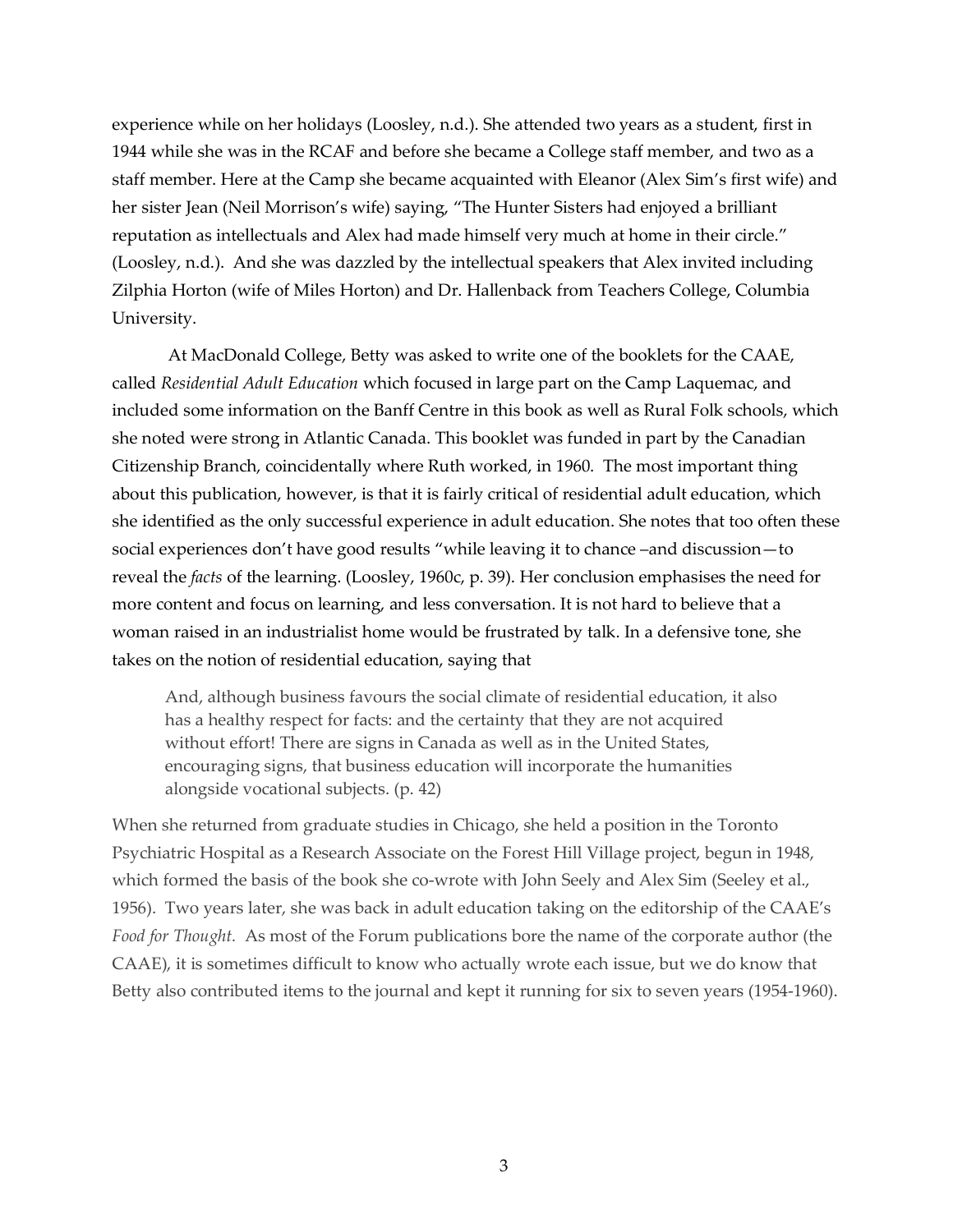## **Betty's views on adult education**

Betty had very clear views on adult education and what it should consist of. From her years at MacDonald College and Camp Laquemac, to her time editing the *Food for Thought*, she had full exposure to how adult education was carried out and conceptualized. And, she did not always agree with the status quo. Experiences such as graduate school in London and Chicago, life in the RCAF, and her family background of prosperous business people influenced her views and convinced her of the things that could be improved.

One of the most striking items is her impatience with the adult education's emphasis on talk and group process. Writing for *Adult Education Quarterly* about adult education in Canada in 1956. (Loosley, 1956b). Betty observed that until we find what exactly adult education is supposed to do, the constant use of group process "could weaken rather than strengthen the cultural context which it is the function of adult education to interpret and transmit" (p. 173). Given the implicit belief among adult educators that adults know what they need to learn and want the support of others to discuss their experiences, it seems she was out of step with many of the CAAE programs and practices. Yet, she was the child of a very traditional and elite education, so anything as daring as group process was likely alien to her, no matter how creative and artistic she might be.

Betty's background as the child of a merchant family descended on two sides from prosperous merchants likely influenced her unwavering belief in the need for adult education organizations to be self-supporting and entrepreneurial, if need be. Not only did she think they should make money, but adult education organizations and individuals needed to work alongside and with business. In a paper she wrote on a successful film company, Betty observed that while some intellectuals are opposed to mixing education and money, she saw that "An educational film can be sound, entertaining, and artistic—and can also make money!" (Loosley, 1955, p.117)

Not only did Betty think that adult education needed to make money and to be less laissez faire, she thought that they ought to be more provocative in their publications. As editor of the *Food for Thought*, she was frustrated with the CAAE, and in 1959 she wrote a letter to Alan Thomas, expressing her views about the need to be more challenging.

My concern is that the material be original and good. Would it be possible to build up gradually a "MSS bank" and publish the cream as funds become available? Alex Sim, in his answer to the questionnaire, pointed out that there isn't enough controversial material appearing and I agree with him one hundred per cent. But we're not too receptive to it, I feel. I'd love to get my paper on adult education published. Admittedly, it may be one-sided and perhaps prejudiced;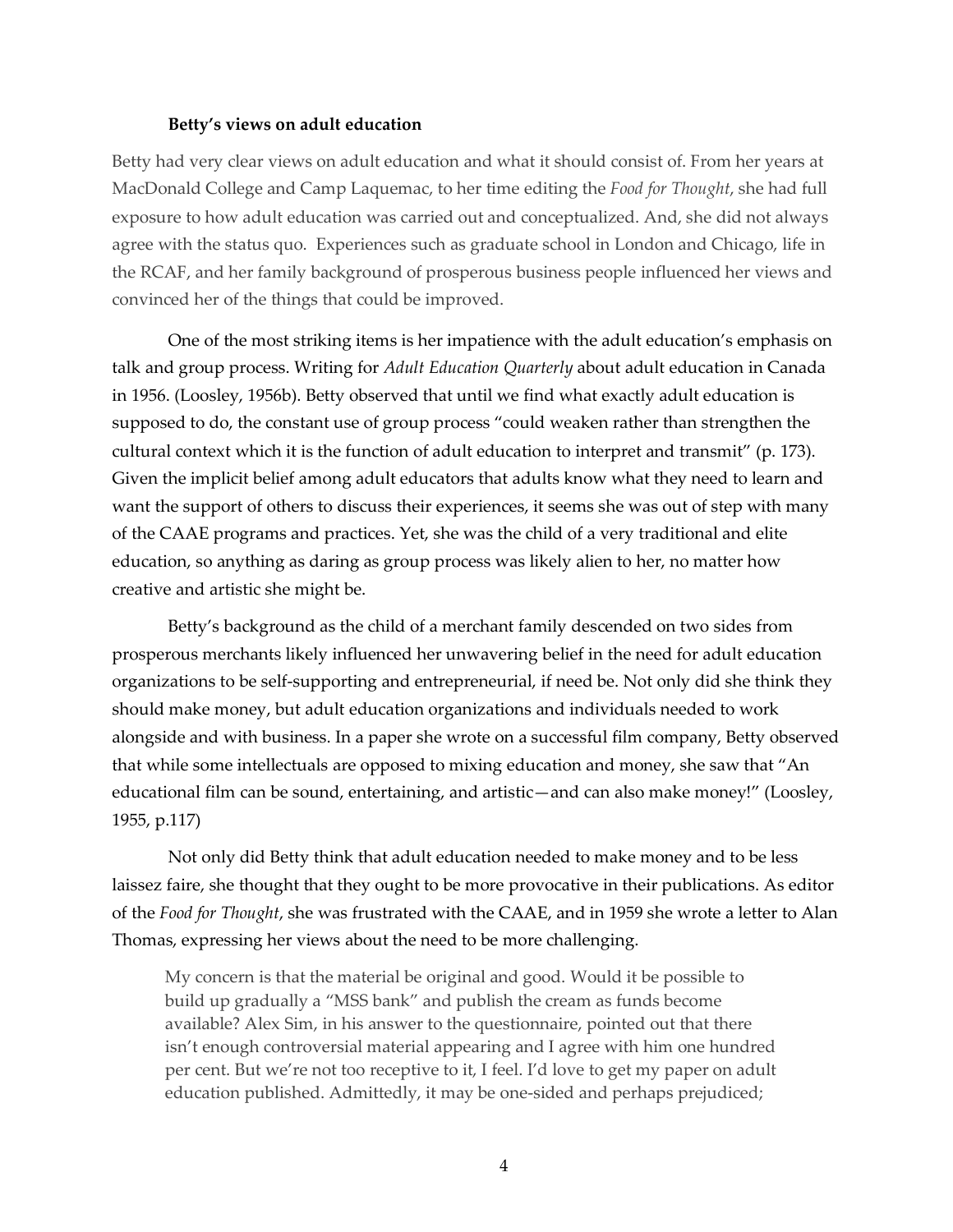but it's something I do feel deeply about. Then I've just finished a paper on residential adult education in Canada, which I'm sure will please no one in the movement. Deliberately I've kept away from description and innocuous repetition that everything is just dandy, dandy. …Jack Seely found it provocative. (Loosley, 1959)

No shrinking violet, Betty uses her last editorial to state her policies and her difficulties with editing the journal (Loosley, 1960a). Betty points out that she has had a lot of responsibility and initiative in running the journal but it is rather lonely for her. She defends her choices of articles saying that she had to maintain a balance "between the demand of readers and the editor's own attitude to the demands" (p. 351). She acknowledges the complaints about the journal and ultimately the "hurdle of integrity versus popularity" (p. 351). She has been asked to "pep it up a little" (p. 351) and has tried to do this but it has not worked well. By 1960 she had moved on to the *Dictionary of Canadian Biography* and Eleanor Graham became acting editor of *Food for Thought*. The journal ceased publication in 1962, and then *Continuous Learning* replaced it in February 1962, with Eleanor Graham as editor.

#### **Betty, the sociologist**

Perhaps Betty's greatest academic achievement was the sociological study, *Crestwood Heights*, completed in 1956, when she was in the middle of editing the *Food for Thought.* This book, coauthored with Alex Sim and Jack Seeley (Seeley et al., 1956), examined in part parenting practices in the suburb of Forest Hills (disguised as Crestwood Heights) in which the authors observed that mothers were looking to experts more and more to show them how to parent. The authors 'were commissioned by the government and the U[niversity] of Toronto to record, in part, their impression of the impact of modern child-rearing practices. More broadly, Crestwood Heights was part of a modern movement to examine parenting in Canada and to shed light on cultural and social practices. So, it was no coincidence that her colleague Jean Hunter Morrison was also writing about parenting at this time. In many ways, *Crestwood Heights* cemented Loosley's role as a sociologist, which she had honed in both her graduate research projects: the University of London study on community centres (Loosley, 1948a) as a bonding force for neighbourhoods and the University of Chicago study on the Home and School Association (1952).

There is an overlap of concerns in *Crestwood Heights* and Betty's thesis at the University of Chicago. Indeed, her MA thesis project was a piece of the larger Forest Hills project and it focused on the role of the Home and School Association in "an upper middle class community," which also deal with the upper crust and their parenting and children's schooling. In her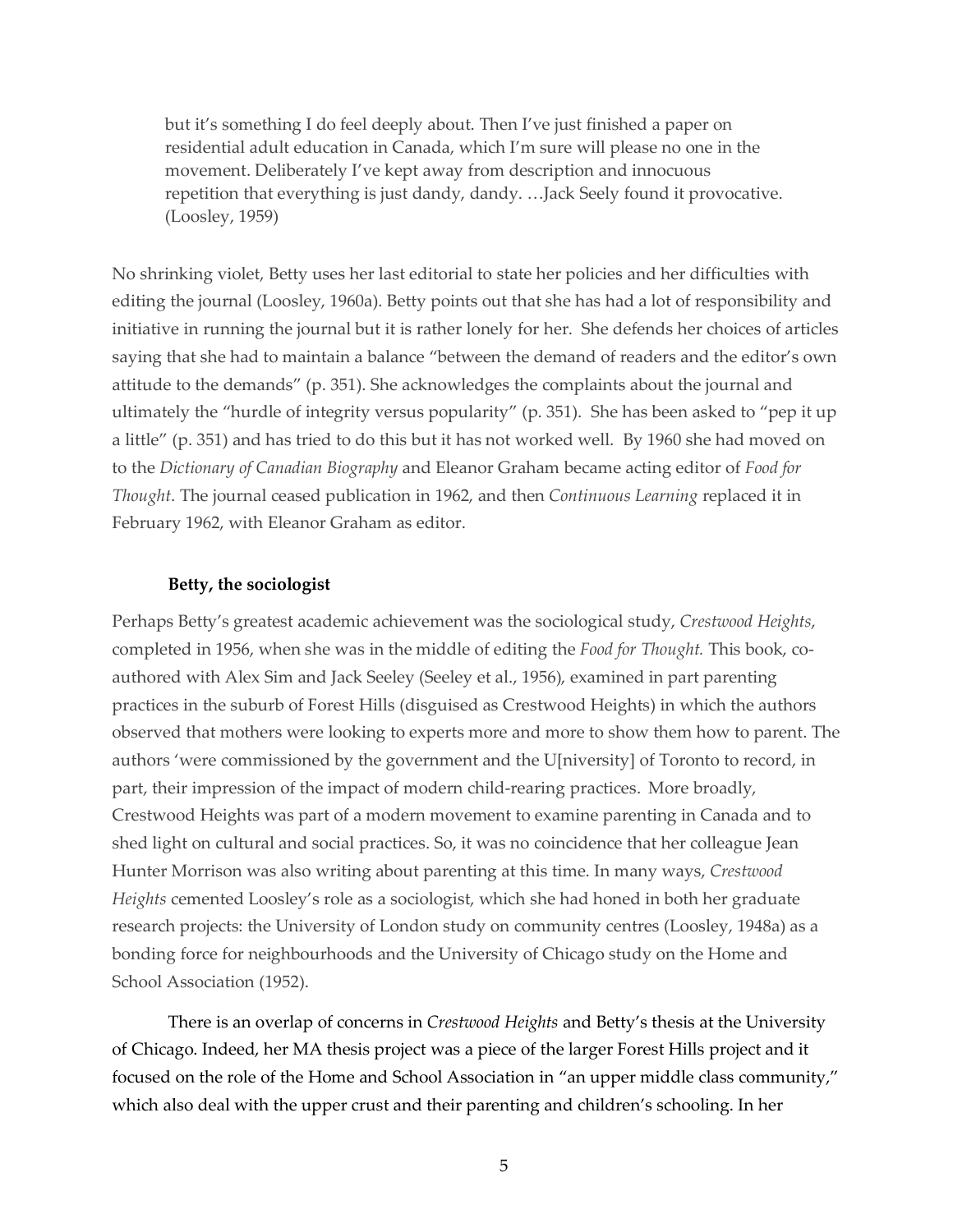University of Chicago thesis, she acknowledged that John Seeley was director and Alex Sim the sociologist, of the larger project from which her thesis draws. Betty describes the larger project as a "mental health research investigation sponsored by University of Toronto and the Provincial and Canadian Department of Health" (Loosley, 1952, p. 6). Chapter 9 of the *Crestwood Heights* book appears to be a synopsis of her thesis on Associations. Both Sim and Seely were heavily involved in this major project and appear to have had much conflict over authorship and deciding who was responsible for writing the book and when it would be done and whose names would appear first. Knowing Betty's abilities, Sim brought her in to make things happen when neither he nor Seeley agreed. Sim wrote chapters two to six, she wrote chapters seven to ten, and Seeley the opening and final chapters, eleven to thirteen.

Betty's intellectual interests were broad. Related to her focus on parents and homes in suburban life was her overall focus on quality of urban life. Her Institute of Education thesis (Loosley, 1948a; also 1948b, 1949) had looked at the role of community centers, her Chicago thesis at home and school associations, and her articles on Canada brings in her focus on community (Loosley, 1956a, 1956b, 1960b). Never one to rely on an anecdote or casual reference, Betty believed in being fully informed on the issues. She studied low cost housing and town planning through attending a series of ten lectures in 1941 at the extension department of University of Toronto. This series was likely the impetus for her study of community neighbourhoods and centres in England.

## **Betty's Later Years**

Following her years at MacDonald College, as well as working on the Crestwood Heights project, and editing the *Food for Thought*, Betty went on to work at the *Dictionary of Canadian Biography* 1960 -1966, as assistant to the general editor Dr. Francess G. Halpenny, former editor at the University of Toronto Press, which published the *Crestwood Heights* book. When CAAE colleague Harriett Rouillard, along with Katherine McCool and Viola Pratt, was writing about distinguished members of the University Women's Club of Toronto they highlighted the careers of Betty Loosley and Clare Clark. Of Betty, they noted first and foremost that she was a distinguished sociologist, author and editor (McCool et al., 1978).

She retired early, in her mid-fifties, to pursue her painting, travel and writing (e.g. Loosley, n.d, 1966, 1976). Betty is pictured in many places with Ruth McKenzie and also with other friends in Europe. Her autobiographical manuscripts show her close family ties, especially to her sister Jill who was an accomplished photographer (Loosley, n.d.).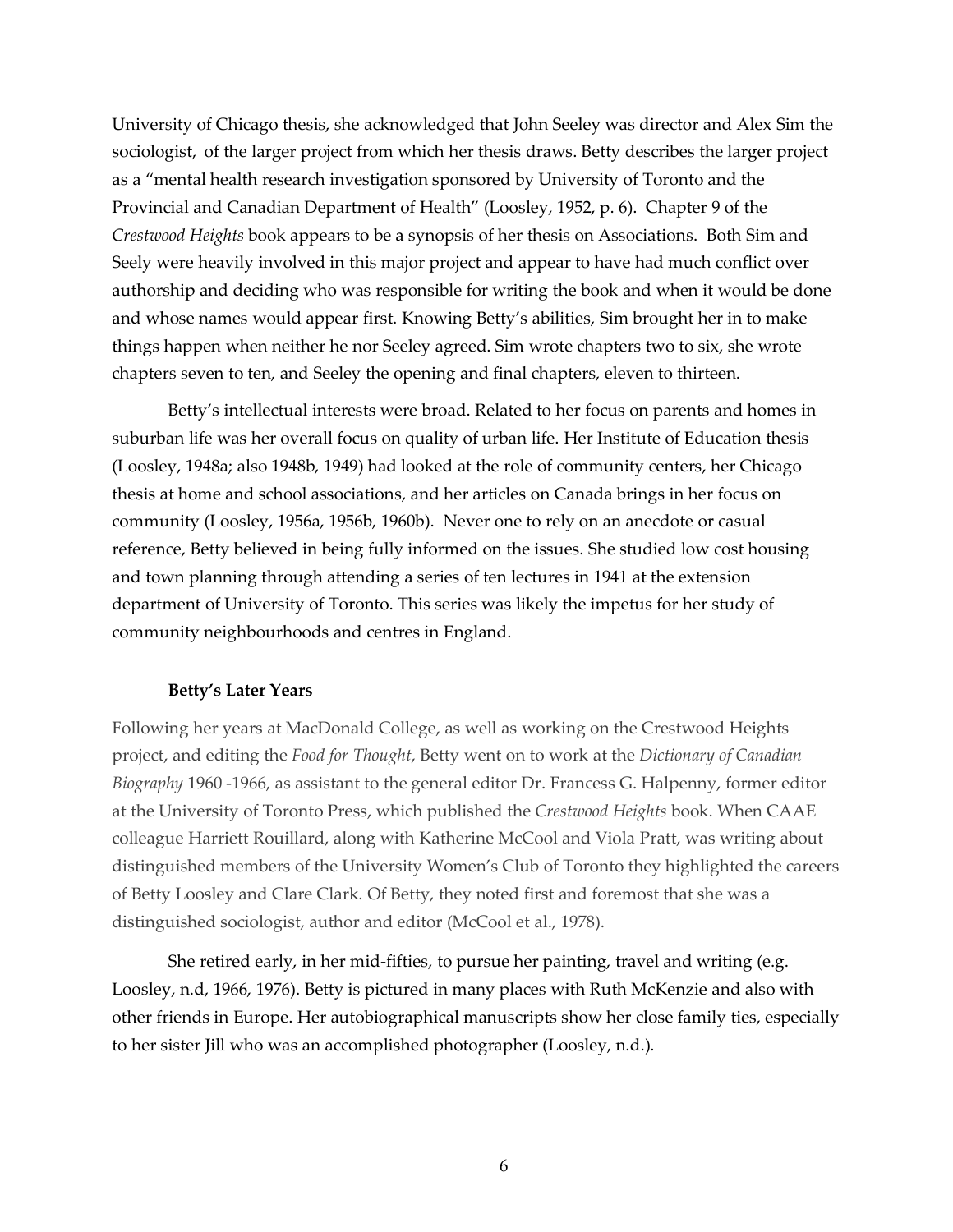Betty appears all through the CAAE records and no doubt was a social fit with the upper class sentiment of the association---one could see her being friends with many of them. She shared with the other women an interest in research, a distaste for the politics of association, and a keen intellect. Yet, she was known to challenge the CAAE and leaders such as Roby Kidd. Collectively, she and her female colleagues advanced the work of the CAAE in citizenship and adult education in Canada.

#### **References**

Loosley, E. W. Autobiographical collection of essays. In possession of Tom Loosley. n.d.

- Loosley, E. W., and Wickson, E. *Canada: A Reading Guide and Bibliography.* Chicago: America Library Association, 1941.
- Loosley, E. W. "Early Canadian Costume." *The Canadian Historical Review, 23*(4) (1942), 349-362.
- Loosley, E..W., and Bennett, Norma. *Canada: A Reading Guide and Bibliography.* Chicago: America Library Association, 1943.
- Loosley, E. *The Community Center as a Possible Integrating Force in Neighbourhood Life,* Associateship, Institute for Education, University of London,1948 a.
- Loosley, E. W. Solving community problems. *Food for Thought, 10(3),* (1949), 17-21.
- Loosley, E., *Home and School Association as a Socializing Agency*. Unpublished Master of Arts dissertation, University of Chicago, 1952.
- Loosley, E. "Success Story—Canadian Style." *Food for Thought,* 16(3) (1955), 113-117.
- Loosley, E. "The Canadian Scene." *Adult Education Quarterly, 6*(3) (1956b), 172-178. Republished as "Canada." *Food for Thought*, *16(5)* (1956a), 222-227.
- Loosley, E. Letter to Allan Thomas. CAAE Fonds, May 28, 1959. (Box 7, Directors' Files), Archives of Ontario.
- Loosley, E. "Opinion." *Food for Thought, 20(8)* (1960a), 351-352.
- Loosley, E. W. "Education in the North." *Food for Thought*, *20*, no. 6 (1960b), 258-267.
- Loosley, E. *Residential adult education: A Canadian view*. Toronto: CAAE, 1960c
- Loosley, E. "Pauline Johnson, 1861–1913." In Mary Quayle Innis (Ed.), *The Clear Spirit: Twenty Canadian Women and their Times.* Toronto, Published for the Canadian Federation of University Women by University of Toronto Press, 74-90, 1966.
- Loosley, E. W. M. *Memories of the Loosleys and Magees: Two Canadian Pioneer families*. Oakville, ON, 1976.